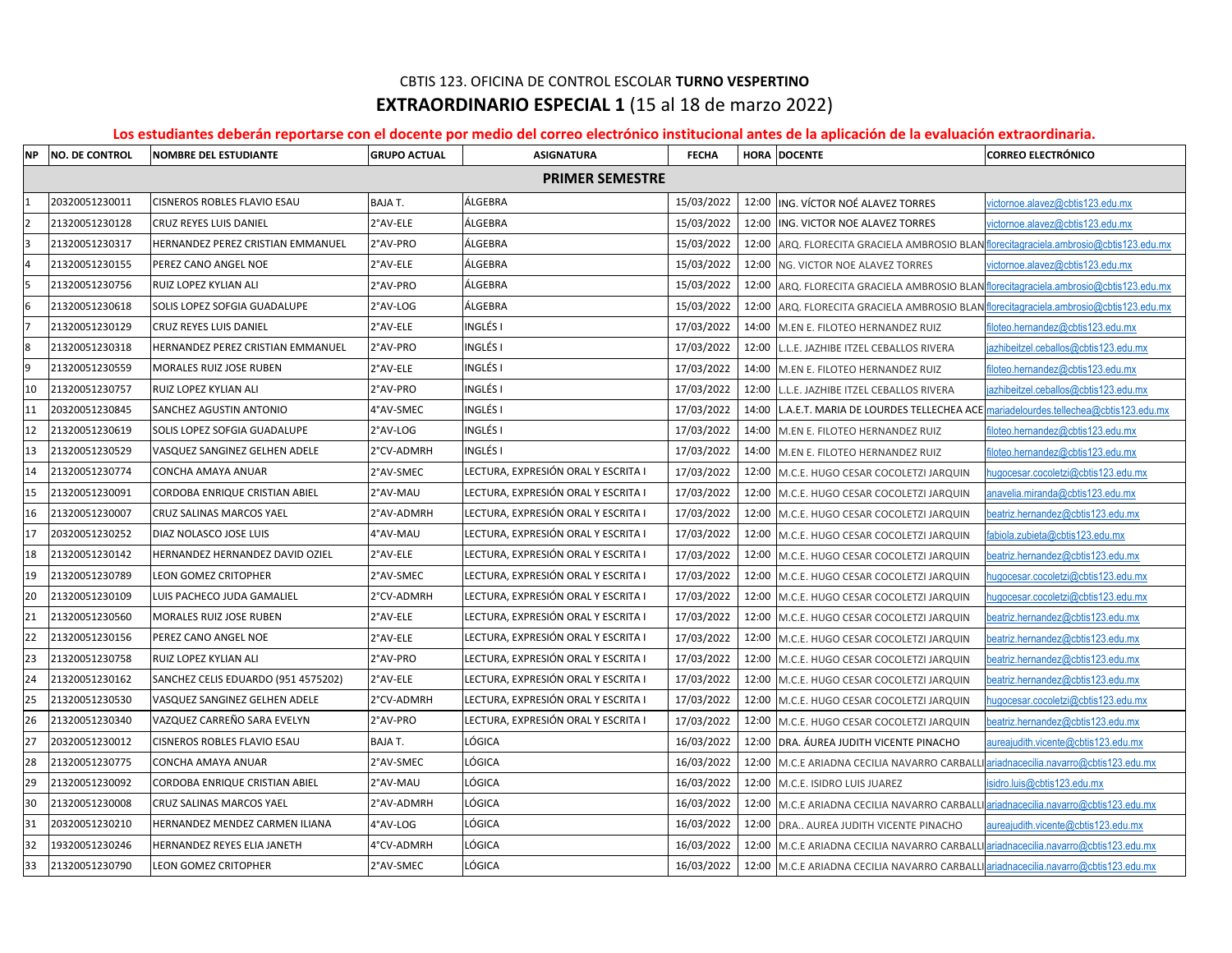| 34                       | 21320051230371         | MENDOZA DIAZ EDER YAEL              | 2°AV-SMEC     | LÓGICA                                           | 16/03/2022 |       | 12:00   M.C.E ARIADNA CECILIA NAVARRO CARBALLI ariadnacecilia.navarro@cbtis123.edu.mx |                                      |  |
|--------------------------|------------------------|-------------------------------------|---------------|--------------------------------------------------|------------|-------|---------------------------------------------------------------------------------------|--------------------------------------|--|
| 35                       | 21320051230561         | MORALES RUIZ JOSE RUBEN             | 2°AV-ELE      | LÓGICA                                           | 16/03/2022 |       | 12:00   M.C.E. ISIDRO LUIS JUAREZ                                                     | isidro.luis@cbtis123.edu.mx          |  |
| 36                       | 21320051230163         | SANCHEZ CELIS EDUARDO (951 4575202) | 2°AV-ELE      | LÓGICA                                           | 16/03/2022 |       | 12:00   M.C.E. ISIDRO LUIS JUAREZ                                                     | isidro.luis@cbtis123.edu.mx          |  |
| 37                       | 21320051230620         | SOLIS LOPEZ SOFGIA GUADALUPE        | 2°AV-LOG      | LÓGICA                                           | 16/03/2022 |       | 12:00 M.C.E ARIADNA CECILIA NAVARRO CARBALLI ariadnacecilia.navarro@cbtis123.edu.mx   |                                      |  |
| 38                       | 21320051230528         | VASQUEZ SANGINEZ GELHEN ADELE       | 2°CV-ADMRH    | LÓGICA                                           | 16/03/2022 |       | 12:00 M.C.E. ISIDRO LUIS JUAREZ                                                       | isidro.luis@cbtis123.edu.mx          |  |
| 39                       | 21320051230093         | CORDOBA ENRIQUE CRISTIAN ABIEL      | 2°AV-MAU      | QUÍMICA I                                        | 15/03/2022 |       | 12:00  ING. GEBER GARCIA LOPEZ                                                        | geber.garcia@cbtis123.edu.mx         |  |
| 40                       | 21320051230110         | LUIS PACHECO JUDA GAMALIEL          | 2°CV-ADMRH    | QUÍMICA I                                        | 15/03/2022 |       | 16:00 L.Q.A ALBERTO FRANCO ZARATE                                                     | alberto.franco@cbtis123.edu.mx       |  |
| 41                       | 21320051230776         | CONCHA AMAYA ANUAR                  | 2°AV-SMEC     | TECNOLOGÍAS DE LA INFORMACIÓN Y LA CC 16/03/2022 |            |       | 14:00   M. EN D. CATALINA LUIS MORALES                                                | catalina.luis@cbtis123.edu.mx        |  |
| 42                       | 21320051230009         | CRUZ SALINAS MARCOS YAEL            | 2°AV-ADMRH    | TECNOLOGÍAS DE LA INFORMACIÓN Y LA CC 18/03/2022 |            | 12:00 | L.I. RAYMUNDO AQUINO MARTINEZ                                                         | raymundo.aquino@cbtis123.edu.mx      |  |
| 43                       | 21320051230143         | HERNANDEZ HERNANDEZ DAVID OZIEL     | 2°AV-ELE      | TECNOLOGÍAS DE LA INFORMACIÓN Y LA CC 16/03/2022 |            | 12:00 | L.I. RAYMUNDO AQUINO MARTINEZ                                                         | isidro.luis@cbtis123.edu.mx          |  |
| 44                       | 21320051230791         | LEON GOMEZ CRITOPHER                | 2°AV-SMEC     | TECNOLOGÍAS DE LA INFORMACIÓN Y LA CC 16/03/2022 |            |       | 14:00   M. EN D. CATALINA LUIS MORALES                                                | catalina.luis@cbtis123.edu.mx        |  |
| 45                       | 21320051230157         | PEREZ CANO ANGEL NOE                | 2°AV-ELE      | TECNOLOGÍAS DE LA INFORMACIÓN Y LA CC 18/03/2022 |            | 12:00 | L.I. RAYMUNDO AQUINO MARTINEZ                                                         | raymundo.aquino@cbtis123.edu.mx      |  |
| 46                       | 21320051230159         | RIOS CORTEZ DIARA ANDREA            | 2°AV-ELE      | TECNOLOGÍAS DE LA INFORMACIÓN Y LA CC 18/03/2022 |            | 12:00 | L.I. RAYMUNDO AQUINO MARTINEZ                                                         | raymundo.aquino@cbtis123.edu.mx      |  |
| 47                       | 21320051230164         | SANCHEZ CELIS EDUARDO (951 4575202) | 2°AV-ELE      | TECNOLOGÍAS DE LA INFORMACIÓN Y LA CC 18/03/2022 |            | 12:00 | L.I. RAYMUNDO AQUINO MARTINEZ                                                         | raymundo.aquino@cbtis123.edu.mx      |  |
| 48                       | 20320051230093         | VASQUEZ ARAGON ALONDRA NATIALIA     | <b>BAJAT.</b> | TECNOLOGÍAS DE LA INFORMACIÓN Y LA CC 16/03/2022 |            |       | 14:00 M. EN D. CATALINA LUIS MORALES                                                  | catalina.luis@cbtis123.edu.mx        |  |
|                          | <b>TERCER SEMESTRE</b> |                                     |               |                                                  |            |       |                                                                                       |                                      |  |
|                          | 20320051230690         | GONZALEZ RUIZ DIEGO EMMANUEL        | 4°AV-ELE      | <b>BIOLOGÍA</b>                                  | 15/03/2022 |       | 18:00 M.C. FATIMA CASTILLEJOS MOGUEL                                                  | fatima.castillejos@cbtis123.edu.mx   |  |
| $\overline{\phantom{a}}$ | 20320051230257         | HERNANDEZ MENDOZA JONATHAN          | 4°AV-MAU      | <b>BIOLOGÍA</b>                                  | 15/03/2022 |       | 18:00   M.C. FATIMA CASTILLEJOS MOGUEL                                                | fatima.castillejos@cbtis123.edu.mx   |  |
| l3                       | 20320051230268         | MESINAS CASTRO OMAR NEFTALI         | 4°AV-MAU      | <b>BIOLOGÍA</b>                                  | 15/03/2022 | 18:00 | M.C. FATIMA CASTILLEJOS MOGUEL                                                        | fatima.castillejos@cbtis123.edu.mx   |  |
|                          | 20320051230856         | MORENO PEREZ CARLOS RAFAEL          | 4°AV-MEC      | <b>BIOLOGÍA</b>                                  | 15/03/2022 | 18:00 | M.C. FATIMA CASTILLEJOS MOGUEL                                                        | fatima.castillejos@cbtis123.edu.mx   |  |
| l5                       | 20320051230274         | RODRIGUEZ OJEDA ESMERALDA JAZMIN    | 4°AV-MAU      | <b>BIOLOGÍA</b>                                  | 15/03/2022 | 18:00 | M.C. FATIMA CASTILLEJOS MOGUEL                                                        | fatima.castillejos@cbtis123.edu.mx   |  |
| l6                       | 20320051230418         | ROSAS ROMERO GABRIEL                | 4°AV-SMEC     | <b>BIOLOGÍA</b>                                  | 15/03/2022 | 18:00 | M.C. FATIMA CASTILLEJOS MOGUEL                                                        | fatima.castillejos@cbtis123.edu.mx   |  |
| 17                       | 20320051230845         | <b>SANCHEZ AGUSTIN ANTONIO</b>      | 4°AV-SMEC     | <b>BIOLOGÍA</b>                                  | 15/03/2022 | 18:00 | M.C. FATIMA CASTILLEJOS MOGUEL                                                        | fatima.castillejos@cbtis123.edu.mx   |  |
| l8                       | 20320051230252         | DIAZ NOLASCO JOSE LUIS              | 4°AV-MAU      | ÉTICA                                            | 16/03/2022 | 12:00 | TEC. DINA RACHEL GARCIA HERNANDEZ                                                     | dinarachel.garcia@cbtis123.edu.mx    |  |
| l9                       | 20320051230691         | GONZALEZ RUIZ DIEGO EMMANUEL        | 4°AV-ELE      | ÉTICA                                            | 16/03/2022 | 16:00 | MTE. JUAN MANUEL LOPEZ RAMIREZ                                                        | juanmanuel.lopez@cbtis123.edu.mx     |  |
| 10                       | 20320051230210         | HERNANDEZ MENDEZ CARMEN ILIANA      | 4°AV-LOG      | ÉTICA                                            | 16/03/2022 | 12:00 | M.C.E. KARINA PAZ CARREÑO                                                             | karina.paz@cbtis123.edu.mx           |  |
| 11                       | 20320051230258         | HERNANDEZ MENDOZA JONATHAN          | 4°AV-MAU      | ÉTICA                                            | 16/03/2022 | 12:00 | TEC. DINA RACHEL GARCIA HERNANDEZ                                                     | dinarachel.garcia@cbtis123.edu.mx    |  |
| 12                       | 20320051230216         | LOPEZ SOSA MARTHA YASMIN            | 4°AV-LOG      | ÉTICA                                            | 16/03/2022 | 12:00 | M.C.E. KARINA PAZ CARREÑO                                                             | karina.paz@cbtis123.edu.mx           |  |
| 13                       | 20320051230269         | MESINAS CASTRO OMAR NEFTALI         | 4°AV-MAU      | ÉTICA                                            | 16/03/2022 | 12:00 | TEC. DINA RACHEL GARCIA HERNANDEZ                                                     | dinarachel.garcia@cbtis123.edu.mx    |  |
| 14                       | 20320051230846         | SANCHEZ AGUSTIN ANTONIO             | 4°AV-SMEC     | ÉTICA                                            | 16/03/2022 | 16:00 | MTE. JUAN MANUEL LOPEZ RAMIREZ                                                        | uanmanuel.lopez@cbtis123.edu.mx      |  |
| 15                       | 20320051230211         | HERNANDEZ MENDEZ CARMEN ILIANA      | 4°AV-LOG      | GEOMETRÍA ANALÍTICA                              | 15/03/2022 | 14:00 | ING. EDUARDO SALAZAR BARRON                                                           | eduardo.salazar@cbtis123.edu.mx      |  |
| 16                       | 20320051230217         | LOPEZ SOSA MARTHA YASMIN            | 4°AV-LOG      | GEOMETRÍA ANALÍTICA                              | 15/03/2022 | 14:00 | ING. EDUARDO SALAZAR BARRON                                                           | eduardo.salazar@cbtis123.edu.mx      |  |
| 17                       | 19320051230267         | PEREZ SANTIAGO EMELYN               | BAJA T.       | GEOMETRÍA ANALÍTICA                              | 15/03/2022 |       | 14:00  ING. EDUARDO SALAZAR BARRON                                                    | eduardo.salazar@cbtis123.edu.mx      |  |
| 18                       | 20320051230275         | RODRIGUEZ OJEDA ESMERALDA JAZMIN    | 4°AV-MAU      | GEOMETRÍA ANALÍTICA                              | 15/03/2022 |       | 14:00  ING. MARCO ANTONIO MARTINEZ VELAZCO   marcoantonio.martinez@cbtis123.edu.mx    |                                      |  |
| 19                       | 20320051230419         | ROSAS ROMERO GABRIEL                | 4°AV-SMEC     | <b>GEOMETRÍA ANALÍTICA</b>                       | 15/03/2022 |       | 14:00  ING. EDUARDO SALAZAR BARRON                                                    | eduardo.salazar@cbtis123.edu.mx      |  |
| 20                       | 20320051230253         | DIAZ NOLASCO JOSE LUIS              | 4°AV-MAU      | INGLÉS III                                       | 17/03/2022 |       | 08:00 L.L.E. JOSE ESCOBAR SACHIÑAS                                                    | jose.escobar@cbtis123.edu.mx         |  |
| 21                       | 20320051230692         | GONZALEZ RUIZ DIEGO EMMANUEL        | 4°AV-ELE      | INGLÉS III                                       | 17/03/2022 | 16:00 | L.L.E. IGNACIO JUAN GUERRERO CAMACHO                                                  | ignaciojuan.querrero@cbtis123.edu.mx |  |
| 22                       | 20320051230218         | LOPEZ SOSA MARTHA YASMIN            | 4°AV-LOG      | INGLÉS III                                       | 17/03/2022 | 16:00 | L.L.E. IGNACIO JUAN GUERRERO CAMACHO                                                  | ignaciojuan.querrero@cbtis123.edu.mx |  |